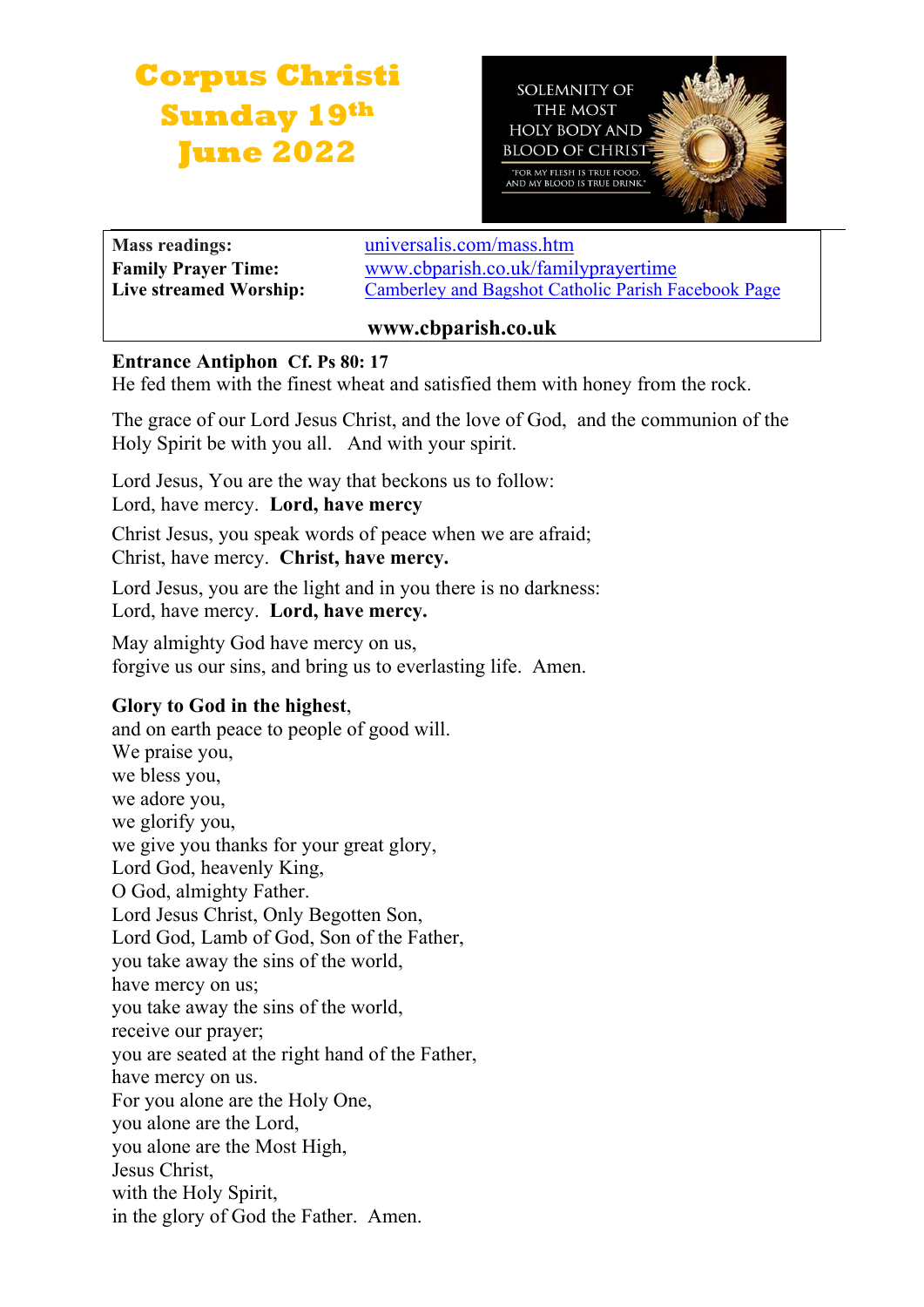## **Collect**

O God, who in this wonderful Sacrament have left us a memorial of your Passion, grant us, we pray, so to revere the sacred mysteries of your Body and Blood that we may always experience in ourselves the fruits of your redemption. Who live and reign with God the Father in the unity of the Holy Spirit, God, for ever and ever.

#### **First reading** Genesis 14:18-20

Melchizedek king of Salem brought bread and wine; he was a priest of God Most High. He pronounced this blessing:

'Blessed be Abram by God Most High, creator of heaven and earth, and blessed be God Most High for handing over your enemies to you.' And Abram gave him a tithe of everything.

## **Responsorial Psalm** 109(110):1-4

### **You are a priest for ever, a priest like Melchizedek of old.**

The Lord's revelation to my Master: 'Sit on my right: your foes I will put beneath your feet.' You are a priest for ever, a priest like Melchizedek of old. The Lord will wield from Zion your sceptre of power: rule in the midst of all your foes. You are a priest for ever, a priest like Melchizedek of old. A prince from the day of your birth on the holy mountains; from the womb before the dawn I begot you. You are a priest for ever, a priest like Melchizedek of old. The Lord has sworn an oath he will not change. 'You are a priest for ever, a priest like Melchizedek of old.' You are a priest for ever, a priest like Melchizedek of old.

#### **Second reading** 1 Corinthians 11:23-26

This is what I received from the Lord, and in turn passed on to you: that on the same night that he was betrayed, the Lord Jesus took some bread, and thanked God for it and broke it, and he said, 'This is my body, which is for you; do this as a memorial of me.' In the same way he took the cup after supper, and said, 'This cup is the new covenant in my blood. Whenever you drink it, do this as a memorial of me.' Until the Lord comes, therefore, every time you eat this bread and drink this cup, you are proclaiming his death.

#### **Sequence**

Behold the bread of angels, sent For pilgrims in their banishment, The bread for God's true children meant, That may not unto dogs be given: Oft in the olden types foreshowed; In Isaac on the altar bowed, And in the ancient paschal food, And in the manna sent from heaven.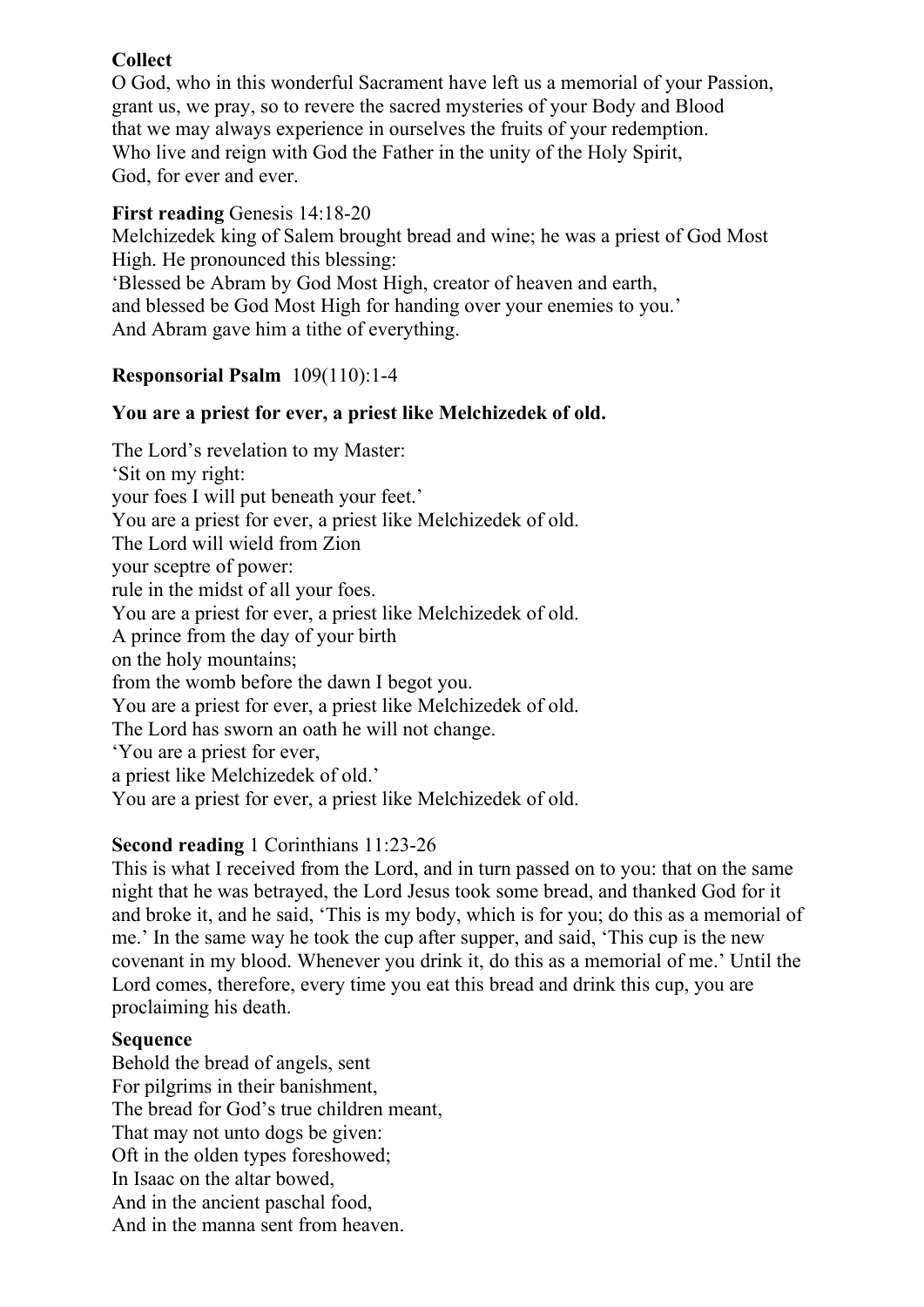Come then, good shepherd, bread divine, Still show to us thy mercy sign; Oh, feed us still, still keep us thine; So may we see thy glories shine In fields of immortality;

O thou, the wisest, mightiest, best, Our present food, our future rest, Come, make us each thy chosen guest, Co-heirs of thine, and comrades blest With saints whose dwelling is with thee. Amen. Alleluia.

#### *Alleluia, alleluia! I am the living bread which has come down from heaven, says the Lord. Anyone who eats this bread will live for ever. Alleluia!*

#### **Gospe**l Luke 9:11-17

Jesus made the crowds welcome and talked to them about the kingdom of God; and he cured those who were in need of healing.

It was late afternoon when the Twelve came to him and said, 'Send the people away, and they can go to the villages and farms round about to find lodging and food; for we are in a lonely place here.' He replied, 'Give them something to eat yourselves.' But they said, 'We have no more than five loaves and two fish, unless we are to go ourselves and buy food for all these people.' For there were about five thousand men. But he said to his disciples, 'Get them to sit down in parties of about fifty.' They did so and made them all sit down. Then he took the five loaves and the two fish, raised his eyes to heaven, and said the blessing over them; then he broke them and handed them to his disciples to distribute among the crowd. They all ate as much as they wanted, and when the scraps remaining were collected they filled twelve baskets.

#### Fr Paul's **homily** can be listened to **via the Parish [website](https://www.cbparish.co.uk/homilies)**

#### **The Nicene ("Niceno-Constantinopolitan") Creed**

I believe in one God, the Father almighty, maker of heaven and earth, of all things visible and invisible. I believe in one Lord Jesus Christ, the Only Begotten Son of God, born of the Father before all ages. God from God, Light from Light, true God from true God, begotten, not made, consubstantial with the Father; through him all things were made. For us men and for our salvation he came down from heaven, and by the Holy Spirit was incarnate of the Virgin Mary, and became man. For our sake he was crucified under Pontius Pilate, he suffered death and was buried, and rose again on the third day